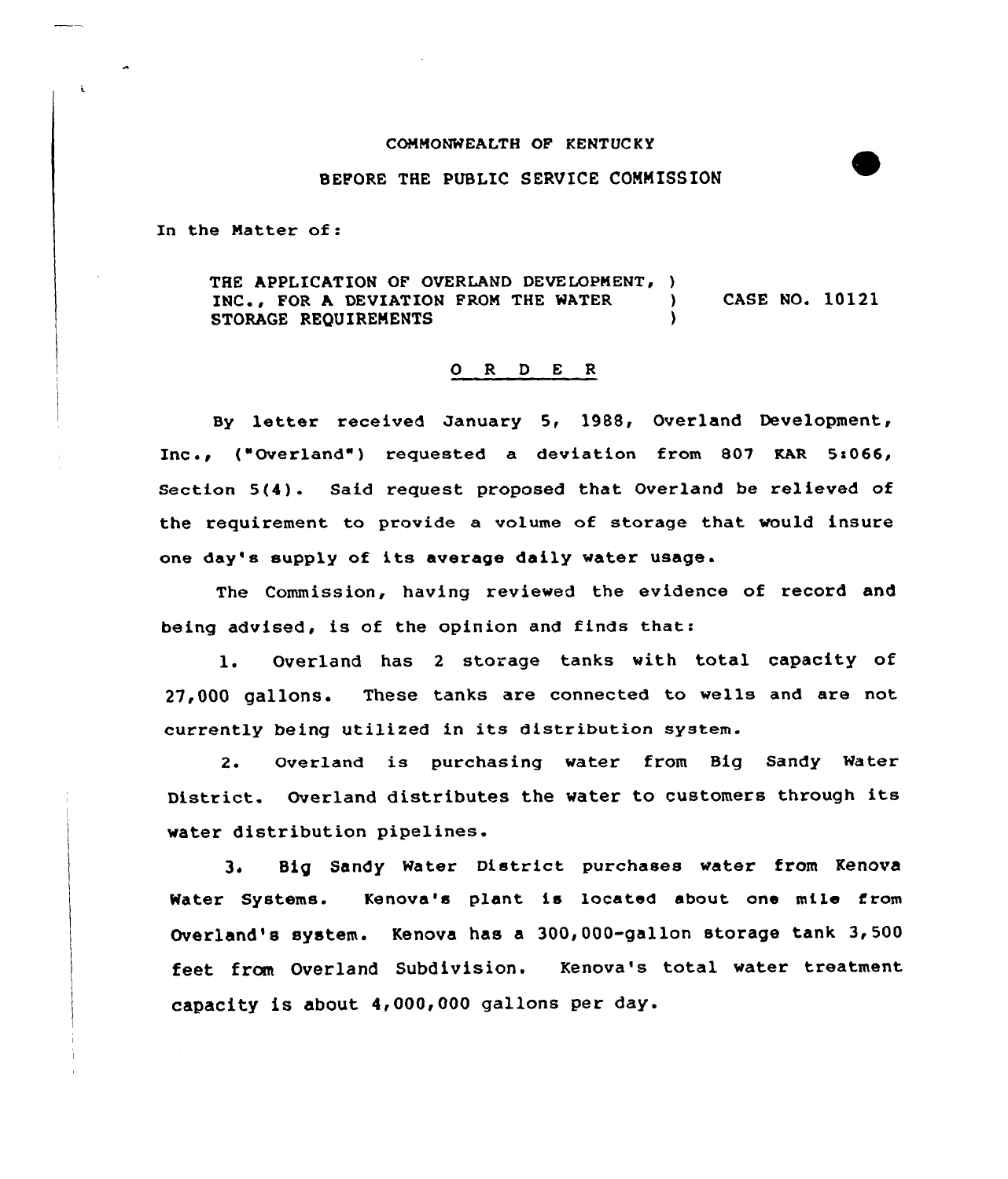4. Overland's average daily consumption for the 12-month period ending December 31, 1987, was 13,550 gallons.

5. There have been <sup>2</sup> interruptions in Overland's system, May 15, 1987, and June 23, 1987, for 3 or 4 hours each due to telemetry failure.

6. There are 61 residential customers and no schools, hospitals or any other critical or emergency facilities in Overland's service area.

7. Overland is consuming a small portion of the water supplied by Kenova to Big Sandy, and Kenova has been a dependable supplier since 1983. Because of Kenova's historical lack of significant operational interruptions, Overland should be granted a deviation from 807 KAR 5:066, Section 5{4) until July 1, 1991, to bring the system in compliance with the Commission's regulation.

8. Overland should investigate the feasibility of utilizing its existing storage tanks as part of its distribution system. An engineering report on the feasibility of such use should be submitted to the Commission by July 1, 1989.

IT IS THEREFORE ORDERED that:

l. Overland be and it hereby is granted <sup>a</sup> deviation from 807 KAR 5s066, Section 5(4) until July 1, 1991.

2. Overland shall monitor the operation of its water distribution and take appropriate corrective actions should the level of service fall below that required by Commission regulations .

 $-2-$